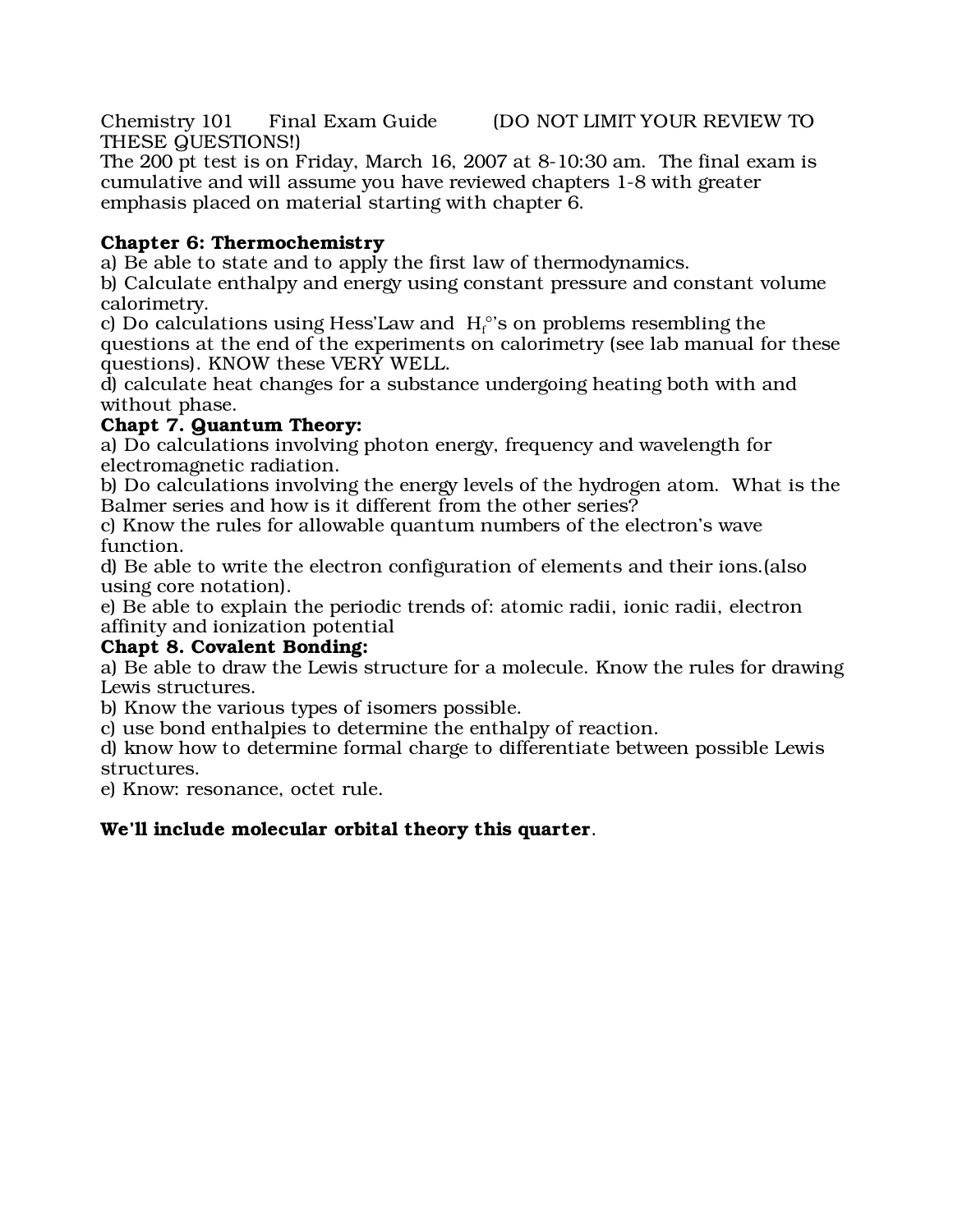Below are some practice review question. Be able to do all homework in chapt 8.

1) An acidic compound composed of 2.1%H, 29.8% N and 68.1% O has a molecular mass of 47 g/mol.a) What is the empirical formula of the compound? b) What is the name of the compound? c) What is the Lewis structure if H is bonded to O? d) What is the electron domain geometry around N? e) What is the molecular geometry of the molecule (describe all angles)? f) Give the formal charge of nitrogen and oxygen in the molecule. g) Predict the polar/nonpolar nature of this molecule? h) What are the hybrid orbitals present in the N atom? in the O atom?

Assume 100 g, determine 3 moles of each element and determine the formula from there.

#mol H =  $2.1/1=2.1$  mol, # mol N =  $29.8/14.0=2.13$ ; #mol O =  $68.1/16=4.25$ . divide by lowest #

mol H=1, N =1, O=2:  $HNO<sub>2</sub>$  Nitrous acid; c) lewis struc d) trig planar, e) bent,  $120^\circ$ , f) –1 for O; g) polar h) ignore hybrids orbitals.

2) Explain the periodic trends: atomic radii, ionization energy, electron affinity. Explain "anomalies" in the ionization energy trend involving  $2<sup>nd</sup>$  row elements.

Refer to text.Note that for example, O has a lower ionization energy than N (unexpected if you only rely on the trend) because N has three 2p valence electrons each of which occupy a single orbital whereas O has four 2p valence electrons, two of which occupy the same orbital. This introduces another factor: electron pair repulsion – which makes the removal of the first electron from oxygen easier than that of N and therefore, N has a lower ionization energy than N.

3) a) Using "box" notation, draw the occupied orbitals of neutral vanadium. How many unpaired electrons is in V? b) Explain why nitrogen has a higher first ionization energy than oxygen. Explain why it has a higher first ionization energy than carbon.

4) **Periodic trends:** Arrange following in order of a) increasing size: Ar,  $S^2$ ,  $K^2$ + , They are isoelectronic: so  $K^{2+}$ , Ar,  $S^{2-}$ 

b) increasing ionization energy: F, S, Al, He Al, S, F, He

c) increasing electronegativity: Se, Ne, O Se. O, Ne

d) molecular polarity:  $H_2O$ ,  $CO_2$ ,  $NO_2^ CO_2$ ,  $NO_2^-$ ,  $H_2O$ 

5) Consider the following molecules, and fill in the information requested below each molecular formula:(note that some may violate the octet rule) H2O, XeF4,

PCl<sub>5</sub>,  $SO<sub>4</sub>2$ -

here draw the Lewis structures.

6) Write down the electron configurations of Li2, O2, N2 in terms of its MOs (molecular orbitals). Compare their bond orders and predict their magnetic properties. Write down their Lewis structures.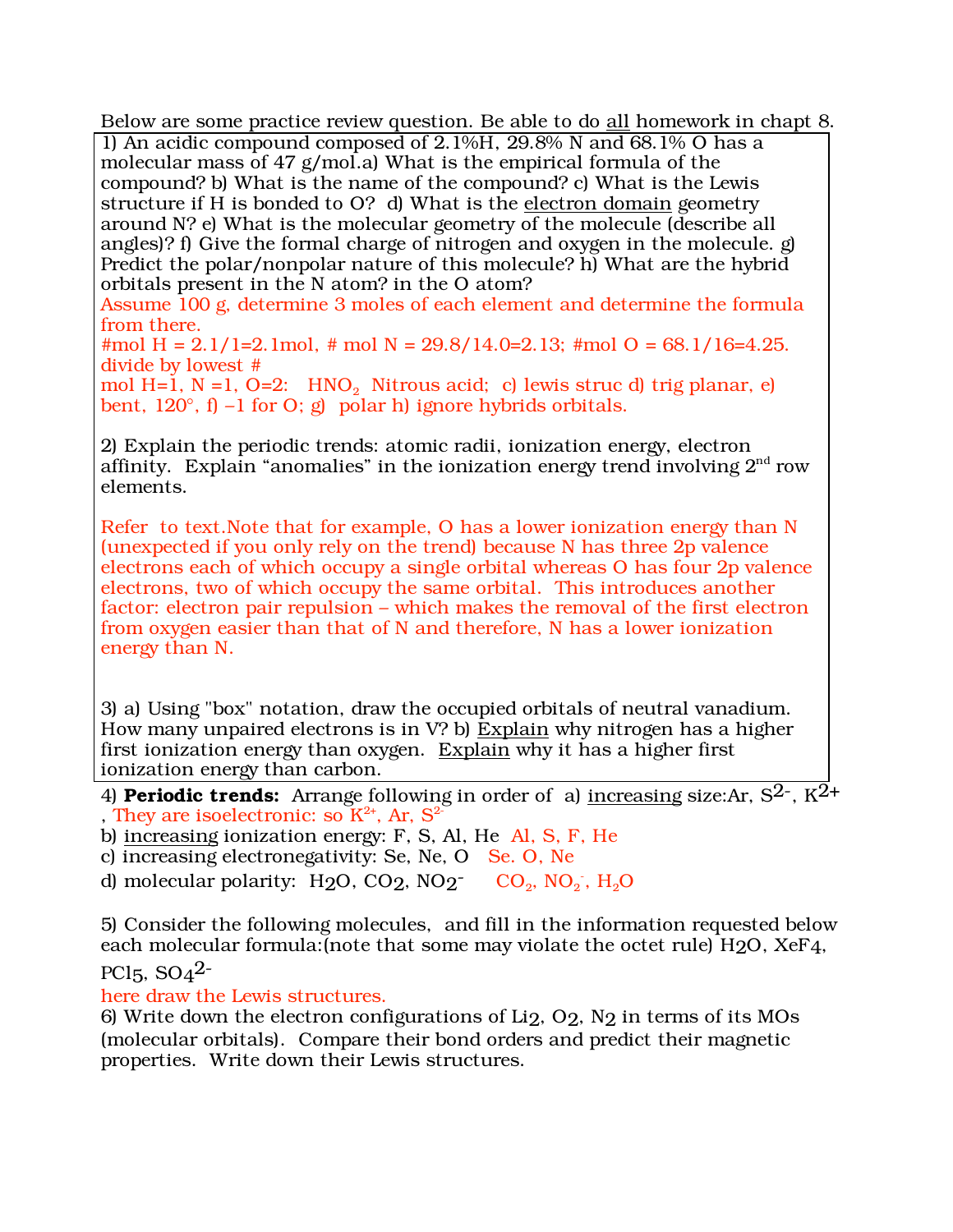MO theory is included.  $Li_2: (\sigma_{2s})^2$ ;  $O_2: (\sigma_{2s})^2(\sigma_{2s}^*)^2(\sigma_{2p})^2(\pi_{2p})^4(\pi_{2p}^*)^2$ ;  $N_2$ :  $(\sigma_{2s})^2(\sigma_{2s}^*)^2(\sigma_{2p})^2(\pi_{2p})^4$  only  $O_2$  is paramagnetic due to the presence of unpaired electrons in the  $\pi_{2n}^*$  orbital.

7) Consider the reaction of oxalic acid  $(H2C2O4)$  with nitrous acid (HNO2) to form carbon dioxide gas, nitrogen monoxide, and water. a) write the balanced equation. b) what type of reactions is this? If redox, identify the reducing and oxidizing agent. c) Determine the oxidation numbers of all elements involved. a)  $H_2C_2O_4$  + 2HNO<sub>2</sub>  $\rightarrow$  2 CO<sub>2</sub> + 2 NO + 2 H<sub>2</sub>O b) redox reaction. oxidant is HNO<sub>3</sub> and reductant is  $H_2C_2O_4$ . c) Ox #'s: C is +3 in  $H_2C_2O_4$  and is +4 in CO<sub>2</sub>. N is +3 in  $HNO<sub>2</sub>$  and  $+2$  in NO.

8) Describe or explain scientic contributions made by Dalton, Mendeleev, Planck, Einstein, Thomson, Bohr, Schrodinger, de Broglie & Heisenberg in our modern understanding of the atom. What is the wavelength of a proton  $(1.67 \text{x} 10^{-27} \text{ kg})$ travelling at  $1.2x10^5$ m/s?

 $\lambda = h/mv = 6.63 \times 10^{-34}$  Js/(1.67x10<sup>-27</sup>kg (1.x10<sup>5</sup>m/s)= 3.3 x 10<sup>-12</sup> = .033Å 9) The energy required to convert O2 molecules to O atoms is 496 kJ/mol. If electronic radiation of 180 nm is absorbed by 1 mole of O2 molecules, how much kinetic energy will be present in the O atoms? What wavelength photons are required to "split" O2 molecules to O atoms?

Solution:  $E_{\text{photon}} = hc/\lambda = (6.63 \times 10^{-34} \text{ Js})(3 \times 10^8 \text{m/s})/(180 \times 10^{-9} \text{m}) = 0.111 \times 10^{-17} \text{J}$ Therefore, per mole of photons:  $E_{photons}$ =0.67 x 10<sup>5</sup>J = 670 kJ/mol. the KE of the atoms after being dissociated, will be 670 kJ – 496 kj/mol =  $169$  kJ/mol or 2.81 x  $10^{-19}$ J/mol.

10) a) Name the following when pure and when in an aqueous solution:i) HClO3, ii)  $HCIO<sub>2</sub>$ , & iii)  $H<sub>2</sub>S$ :

b) Name the compounds: K3PO4 ; BaCl2; Give the formulas for aluminum dichromate, magnesium phosphate

do this in class

11) Give the number of electrons, protons and neutrons in: ferrous ion; mercuric ion or  $195$ <sub>78</sub>Pt<sup>4+</sup>.. Write down the corresponding electron configurations for these ions.

#p=78, #n=195-78=117, #e =78-4=74

12). The density of a hydrochloric acid (HCl) solution is  $1.19$  g/mL. If its concentration is 37% (mass percent). How many mLs of the solution would contain 3.01 x  $10^{22}$  molecules of hydrogen chloride?

#mL =3.01E22x(1mol/6.02E23)(36.5g/mol)(100mL/37g)(1mL/1.19g)=4.14 mL